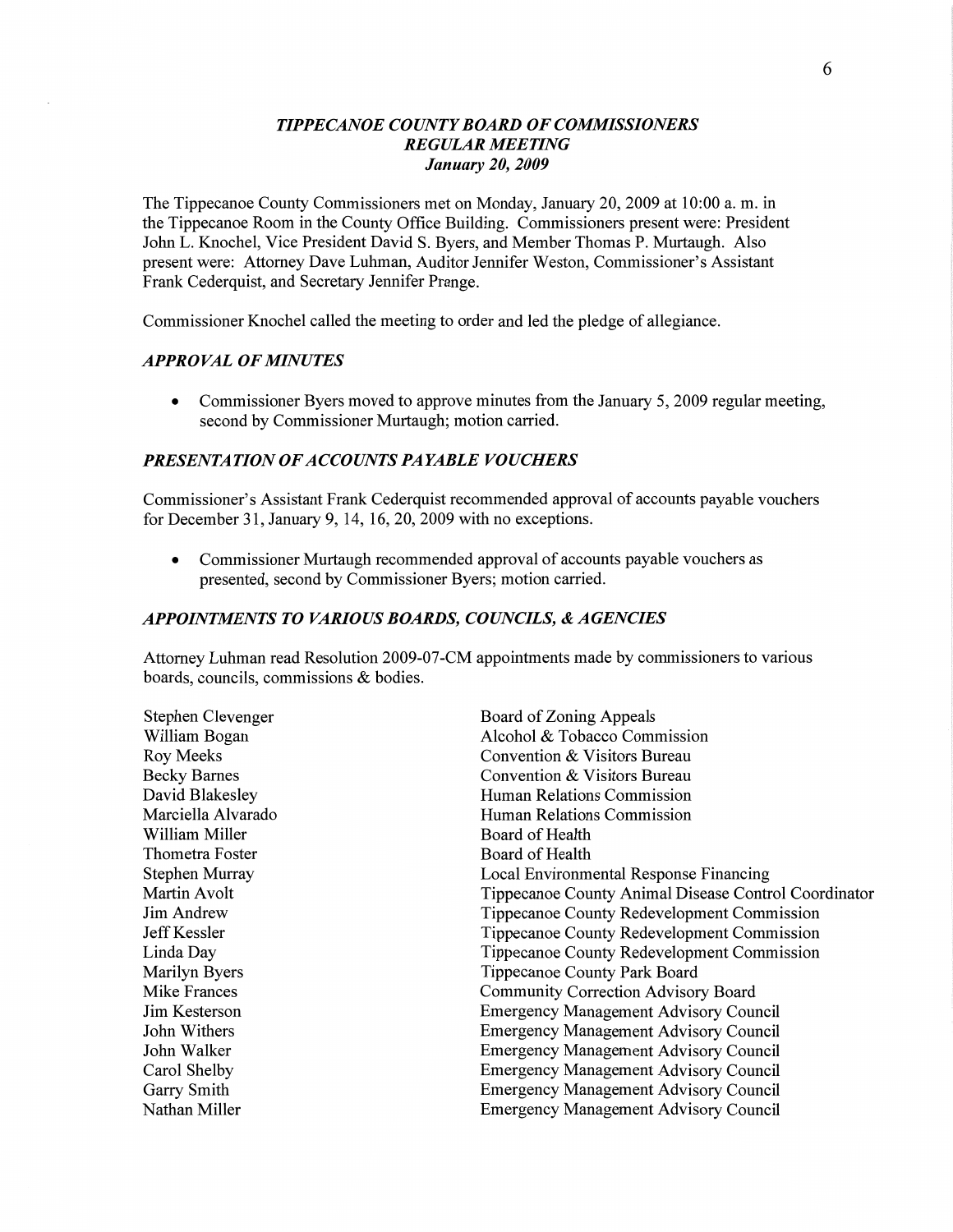| Dave Reagan  | <b>Emergency Management Advisory Council</b> |
|--------------|----------------------------------------------|
| Mike Frances | <b>Emergency Management Advisory Council</b> |

**0** Commissioner Byers **moved** to approve Resolution 2009-07-CM as presented, second by Commissioner Murtaugh; motion carried.

# *HIGHWAY* — *Opal Kuhl*

Director Kuhl recommended **approval** of the Covered Bridge Certification which **confirms** there are no Covered Bridges in Tippecanoe County.

• Commissioner Murtaugh moved to approve the Covered Bridge Certification, second by Commissioner Byers; motion carried.

The Interlocal Agreement for Lindberg Bridge was presented for approval due to **a** change in fiscal responsibility for the project.

**0** Commissioner Byers moved to approve the Interlocal Agreement for Lindberg Bridge as presented, second by Commissioner Murtaugh; motion carried.

Director Kuhl recommended approval of Street Acceptance for Bridge Mill, Phase I to include the following streets; Foxmoor Lane, 1391 .09'; Ironbridge Court, 456.73'; Ironbridge Drive, **146.78';**  Forthrail Drive, 444.66' in the county highway system.

Also recommended for approval were accompanying Maintenance Bonds for Bridge Mill, Phase **I**  from F&K Construction in the amount of \$8,600 for Earthwork, Erosion Control and Storm Water; F&K Construction in the amount of **\$3,330.60** for Underdrains; Baumgartner & Company, **Inc.** in the amount of \$15,500 for Stone and Asphalt Paving.

**0** Commissioner Murtaugh moved to accept the streets as presented **into** the county highway system with accompanying Maintenance Bonds, second by Commissioner

### *RESOL UTION 2009—06-C1W; EQUIPMENT LEASE CAPT ERPILLAR FINANCIAL SERVICES CORPORATION*

Director Kuhl recommended approval of the contract with MacAllister for purchase of **Motor**  Grader Equipment. The Highway **Department** purchases/leases the equipment for four years with funding through Caterpillar Financial Services Corporation. At then end of the contract, the equipment is bought back and the Highway Department enters **a** new lease for equipment.

• Commissioner Murtaugh moved to approve Resolution 2009-06-CM as presented, second by Commissioner Byers; **motion** carried.

# *RESOLUTION 2009-05-CZII; ACCEPTING GRANT F (flVDING* FOR *WABASH RIVER HYDROLOGY & HYDRA ULIC ANAL YSIS*

Attorney **Luhman** stated Resolution 2009-05-CM approves a grant to the county for the Wabash River Enhancement Corporation in the amount of \$250,000. The grant will **fund** the continuing design of the Wabash River Corridor master plan with respect to rural areas **outside** the city limits of Lafayette and West Lafayette.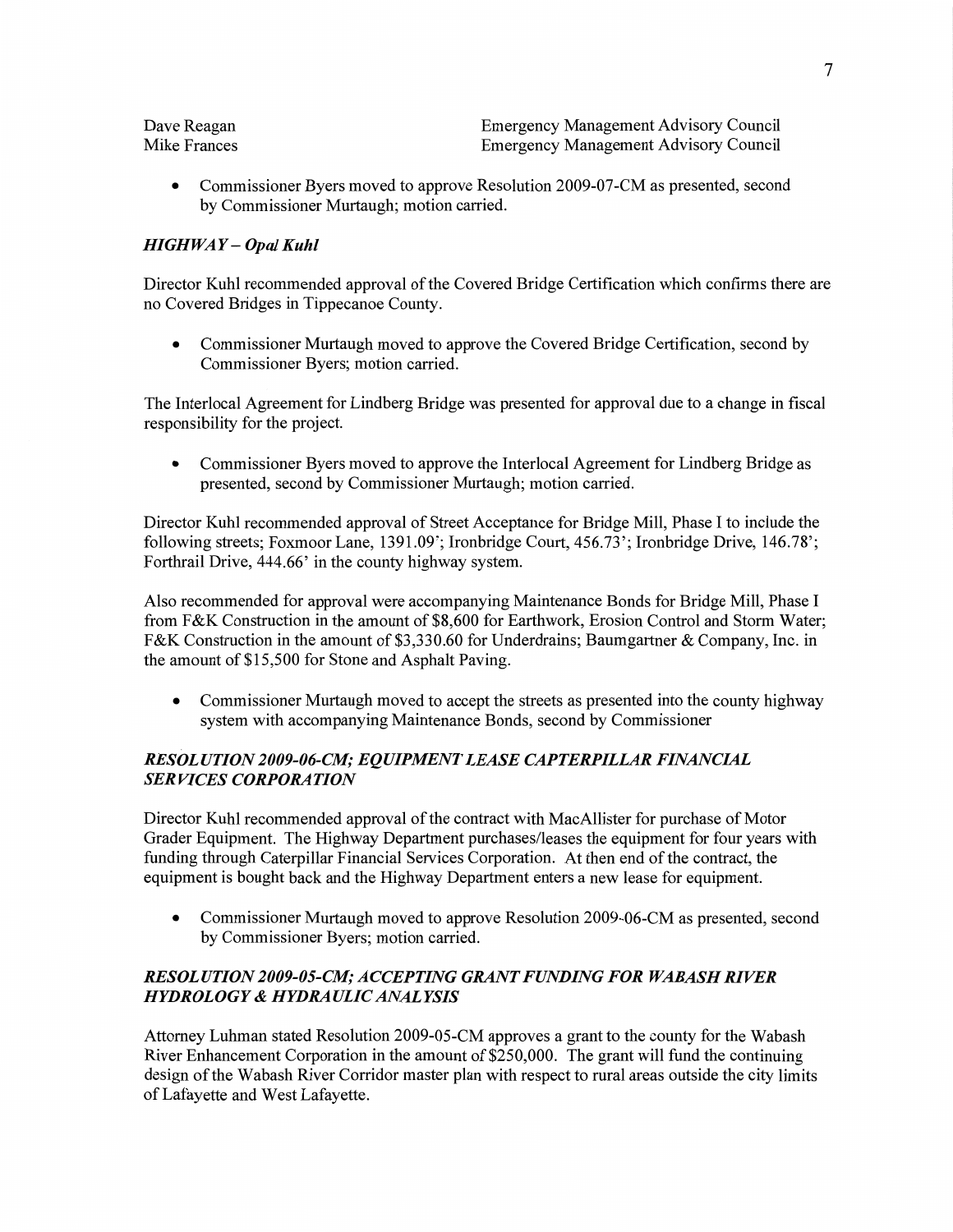**0** Commissioner Byers moved to approve Resolution 2009-05-CM as presented, second by Commissioner Murtaugh; **motion** carried.

# *RECORDER* — *Oneta Tolle*

Recorder Oneta Tolle recommended approval of a one-year Maintenance **Agreement** with **Information** & Records Associates for equipment in the Recorder's Office.

**0** Commissioner Murtaugh **moved** to approve the Maintenance Agreements as presented, second by Commissioner Byers; motion carried.

### *AMBULANCE FLEET UPDATE —Allen Borck*

Tippecanoe Emergency Ambulance Services Director Allen Borck **thanked** the commissioners for their support in purchasing new ambulances. He reported the ambulances are in use and are a great benefit to the service. The City of West Lafayette has requested one ambulance and another has **been** requested by West Point.

Mr. Borck confirmed the townships trustees have purchased hardware for Automatic Vehicle Locators for each ambulance. The systems will be installed as the equipment **arrives.** 

#### *JUVENILE* ALT *ERNA TIVES* **—** *Tammy Patrick*

Alternative Services Director Tammy Patrick requested approval of a Full-Time Therapist position. The existing position is **a** Regular Part-Time Therapist for the JAMS program. The additional hours will be consumed by various JAMS programs to provide assessments, crisis intervention, and therapy as needed. She confirmed no additional funds will be requested because the current budget will support this request.

#### Public Comment

Paul Wright **—** West Point, said this is only the beginning of request that will affect the Juvenile Center and it is not the hourly wage it is the benefits that accompany the full-time **position.** 

Ms. Patrick stated the position has benefits currently, excluding PERF/Retirement. The **additional**  funds needed for the position are paid for through Department of **Corrections.** 

**0** Commissioner Murtaugh moved to approve eliminate the Regular Part-Time Therapist position and replace with a Full-Time Therapist position for Juvenile Alternatives, second by Commissioner Byers; **motion** carried.

# *APPOHVIMENT* TO THE *COMMON WAGE BOARD*

- **0** Commissioner Byers moved to appoint Caren **Shedd** to the **Common** Wage Board for Purdue University Projects, second by Commissioner Murtaugh; motion carried.
- **0** Commissioner Murtaugh moved to appoint Dave Lahr to the Common Wage Board for Tippecanoe School Corporation for various projects, second by Commissioner Byers; motion carried.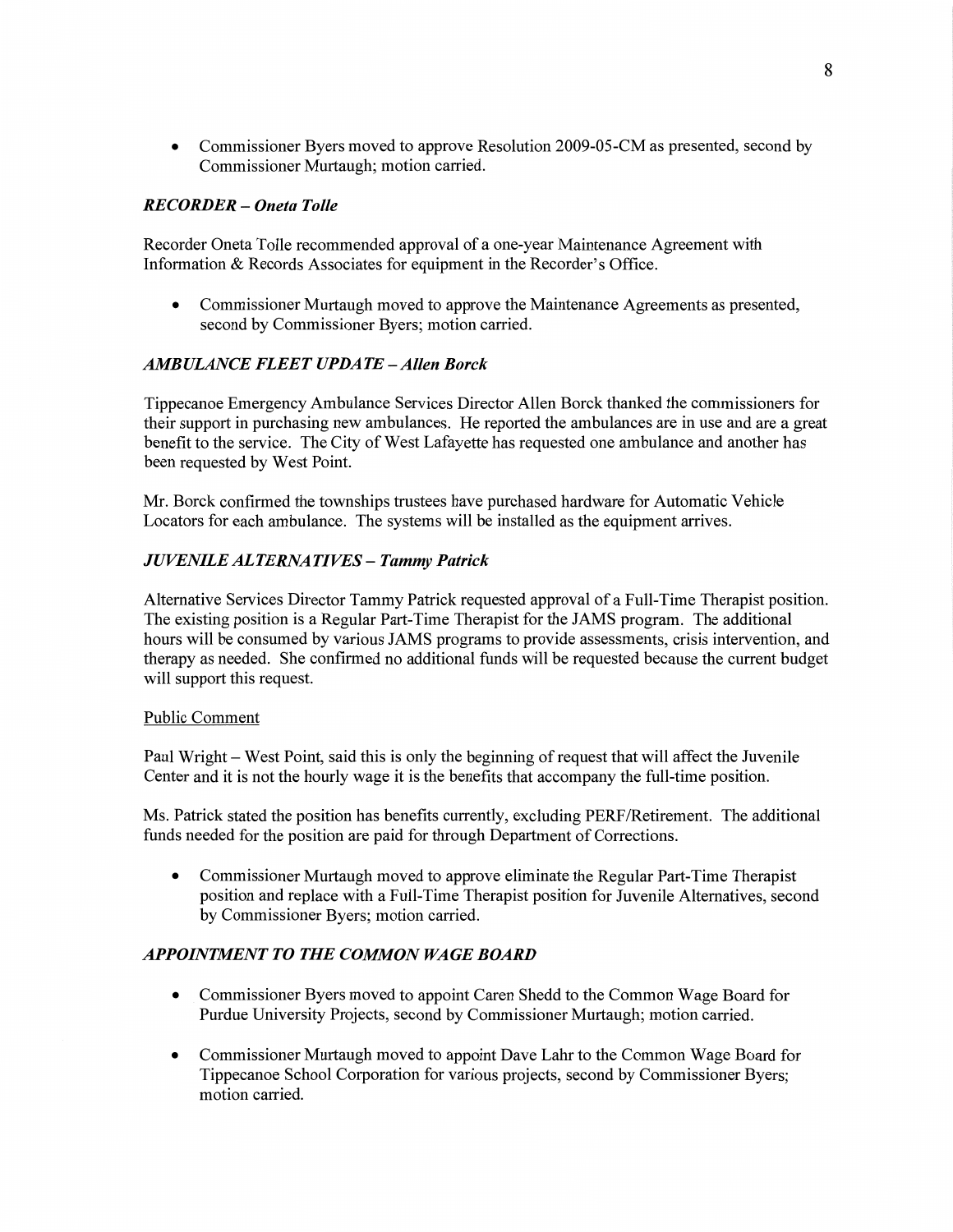#### **UNFINISHED/NEW BUSINESS**

**None** 

#### *REPORTS* ON *FILE*

Weight & Measures

#### *PUBLIC COMMENT*

Paul Wright — West Point, said **"The** minutes from prior commissioner's meetings are very lacking in content and timeliness and too vague to follow if one was not present and void of direct public comment." Mr. Wright stated he has not received a direct answer on how the Juvenile Center will be funded in future years. He asked "How does the Juvenile Center stop delinquency?" He said "Don't build another bottomless pit like the Amphitheater to throw money into that will not solve the problem." Mr. Wright quoted Samantha Steele, County Assessor "Property tax depends on how much tax is required to operate public service organizations." He asked how much the contract for the county attorney cost taxpayers each year.

Commissioner Byers stated the attorney makes approximately \$120,000 *-* \$130,000 per year for work **performed** for the Commissioners, Council, Drainage Board and any other business which is paid hourly.

Mr. Wright asked about the annual salary of a County Commissioner. Commissioner Murtaugh replied, "Commissioners make approximately \$52,000".

Mr. Wright asked how the taxpayers can hold the commissioners liable for their **actions.** Attorney **Luhman** stated taxpayers have a represented democracy where elected officials are voted in office to make decisions on behalf of the taxpayers. Taxpayers have the opportunity to **vote** for commissioners they entrust with their tax dollars.

Mr. Wright asked Commissioner Knochel how long he has been **a** commissioner. Commissioner Knochel stated he has been a commissioner for 12 years.

Mr. Wright asked the county attorney how taxpayers can stop the commissioners from building the Juvenile Center. Attorney Luhman stated taxpayers **have** the opportunity to attend all commissioner and council meetings and be heard by the elected officials.

Commissioner Knochel confirmed the council and commissioners will have a joint meeting with the county financial planner to discuss the Juvenile Center.

Mr. Wright said the county has mismanaged the construction of the Lindberg Road over the celery bog, County Road 350 South, and the purchase of the land on Duncan Road.

He said in his opinion Tippecanoe County taxpayers are being abused and deserve better representation than they are getting.

Commissioner Knochel thanked Mr. Wright for his comments and invited him to the upcoming joint meeting between the commissioners and council.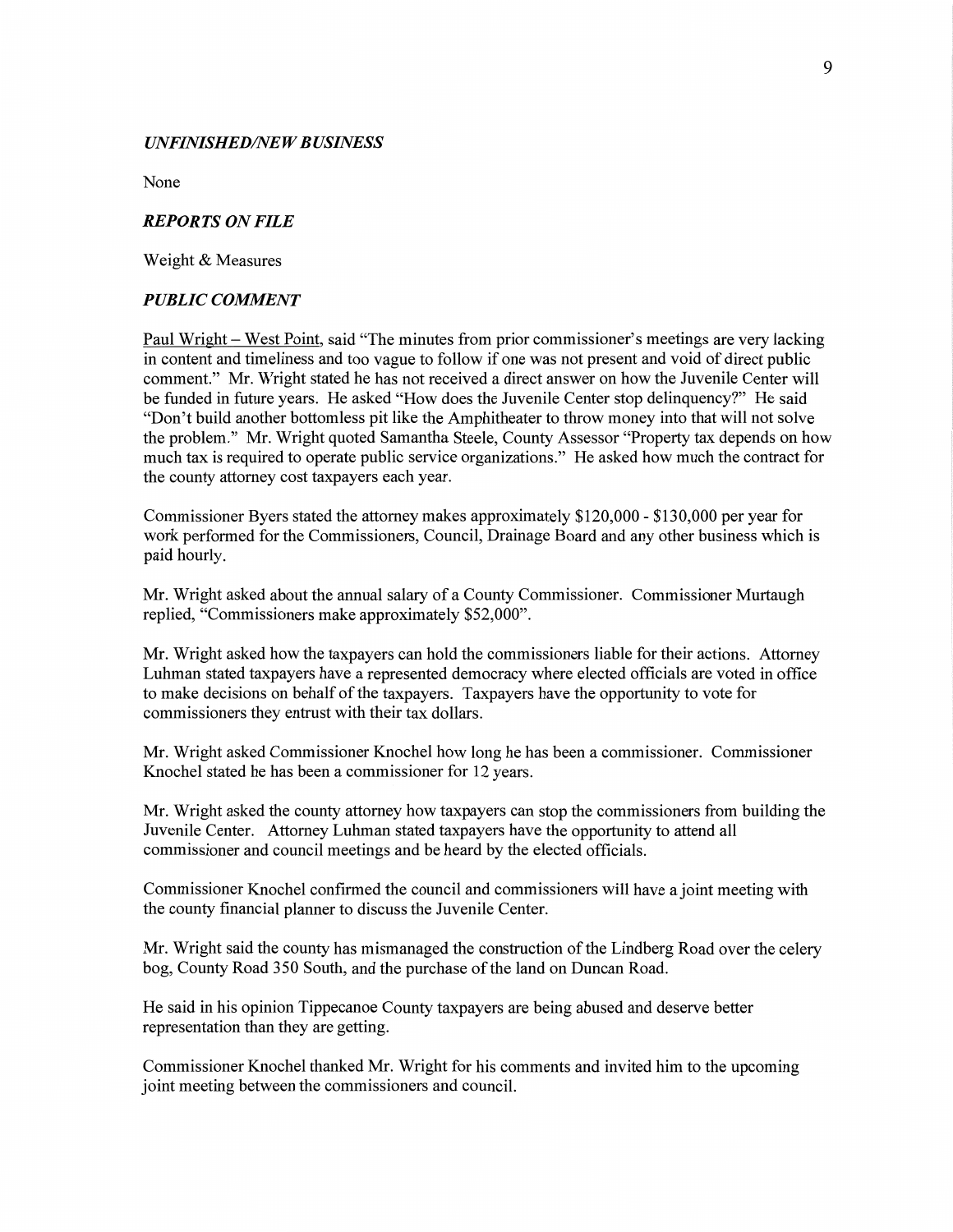- **0** Commissioner Knochel move to recess until **11:00** am.
- Commissioner Knochel reconvened the meeting at 11:00 a.m.

#### Bid **Opening - Highway Garage Remodel Project**

Mattcon Base Bid *-* \$1,995,000 Alt #1 - \$41,000 Alt #2 **-** \$36,000 Alt #3 *-* deduct \$35,000

Meyers Construction Management, Inc. Base Bid *-* \$1,949,000 Alt #1 *-* \$46,800 Alt #2 *-* \$34,000 Alt #3 *-* deduct \$41,000

Patterson North Base Bid *-* \$2,015,000 Alt #1 *-* \$46,400 Alt #2 *-* \$36,000 Alt #3 *-* deduct \$34,000

J.C. Ripberger Construction Corporation Base Bid *-* \$2,080,000 Alt #1 *-* \$49,000 Alt #2 *-* \$36,500 Alt #3 *-* deduct \$33,500

J.R. Kelly Construction Base Bid *-* \$2,070,000 Alt #1 *-* \$44,600 Alt #2 *-* \$36,000 Alt #3 **-** deduct \$34,000

Hamstra Group, **Inc.**  Base Bid *-* \$2,073,802 Alt #1 *-* \$46,962 Alt #2 *-* \$37,400 Alt #3 **-** deduct \$3 8,725

Mid States Mechanical General Contracting Corp Base Bid *-* \$2,104,000 Alt #1 *-* \$45,000 Alt #2 *-* \$37,000 Alt #3 **-** deduct \$50,000

Leo Brown Construction Base Bid *-* \$2,317,000 Alt #1 *-* \$49,500